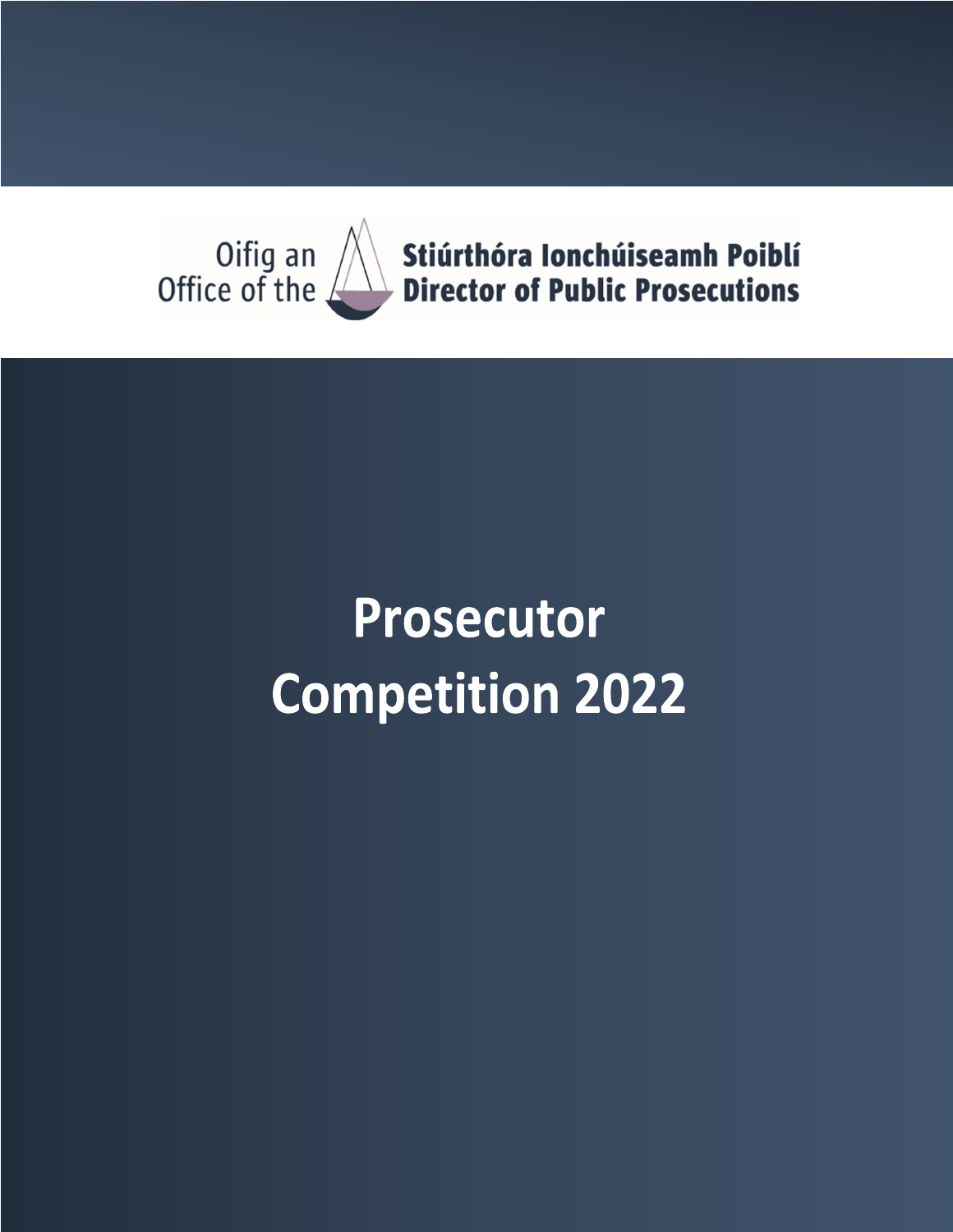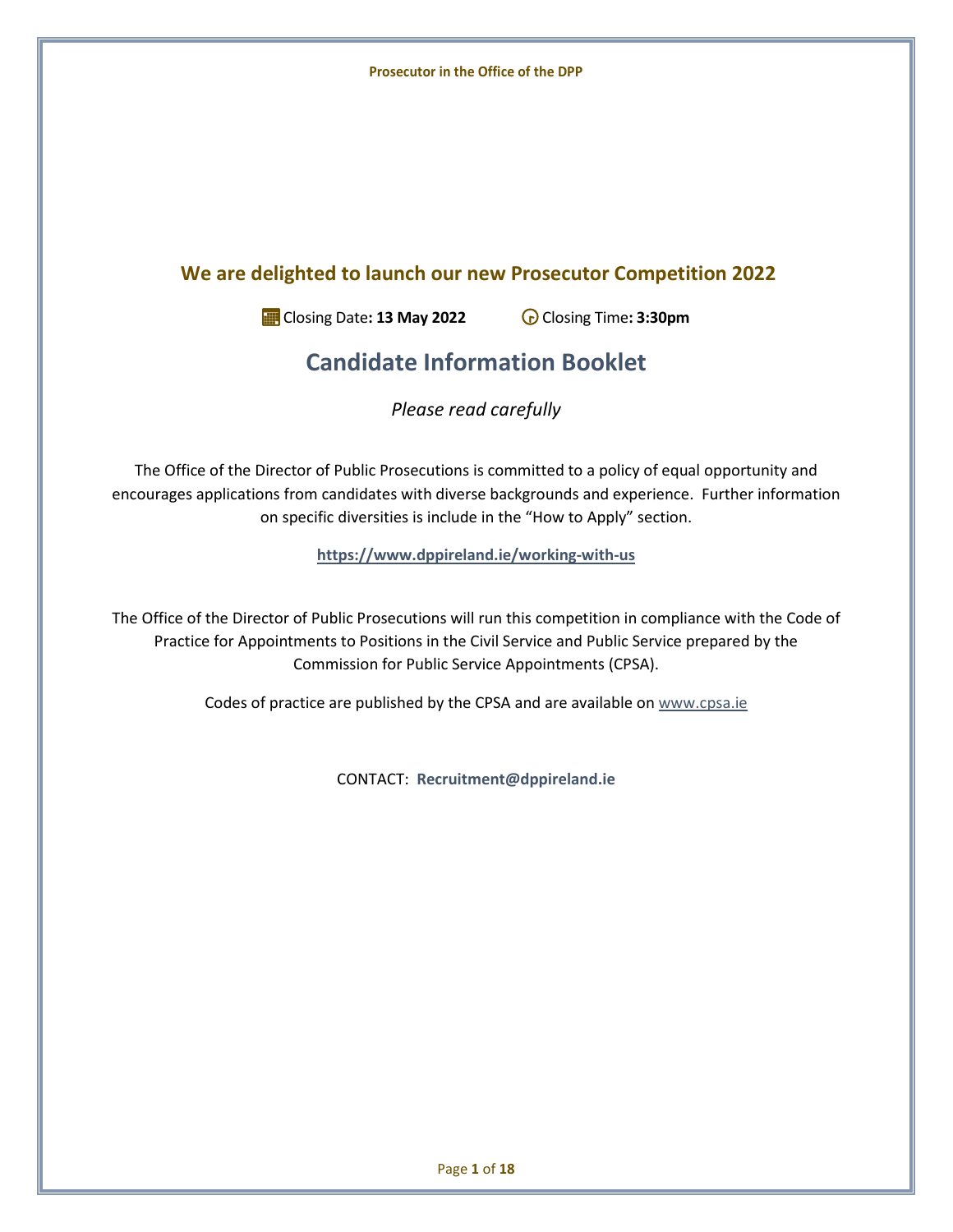#### Prosecutor in the Office of the DPP

## <span id="page-2-0"></span>**TABLE OF CONTENTS**

| CANDIDATES' RIGHTS - REVIEW PROCEDURES IN RELATION TO THE SELECTION PROCESS 16 |
|--------------------------------------------------------------------------------|
|                                                                                |
|                                                                                |
|                                                                                |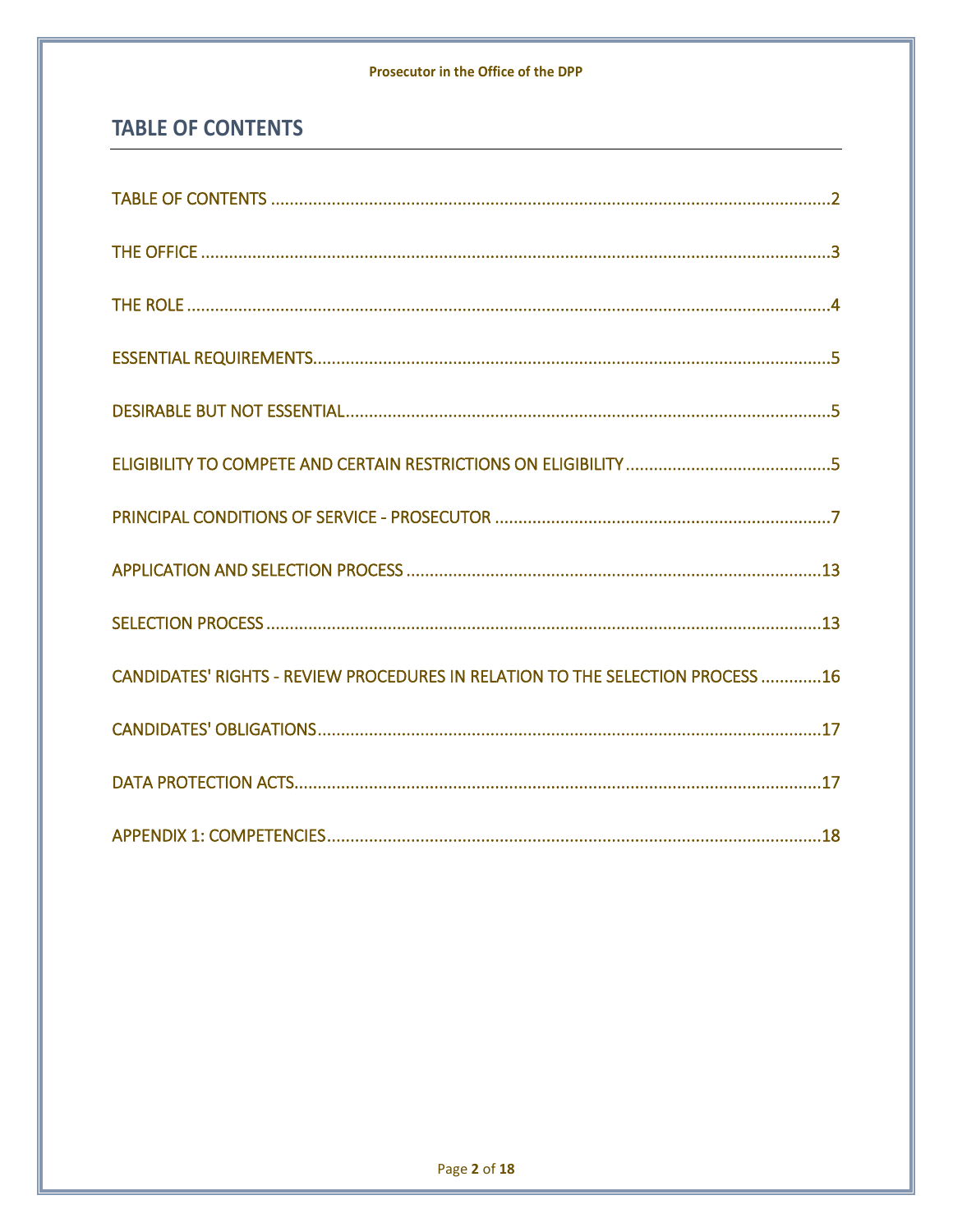# Prosecutor in the Office of the Director of Public Prosecutions

The Office of the Director of Public Prosecutions from time to time require lawyers to fill Prosecutor vacancies in the Office. The positions will be permanent. The Office will set up a Prosecutor panel which will be valid for a period of 18 months. As vacancies arise in the Office at Prosecutor level, we will draw down from this panel. Should similar type vacancies arise elsewhere in the Civil Service candidates may be drawn from this competition.

## <span id="page-3-0"></span>**The Office**

The Office of the Director of Public Prosecutions was established by the Prosecution of Offences Act, 1974. The Director is independent in the performance of her functions. Our Mission Statement is to provide on behalf of the People of Ireland a Prosecution Service that is independent, fair and effective.

The Director enforces the criminal law in the courts on behalf of the People of Ireland; directs and supervises public prosecutions on indictment in the courts; and gives general direction and advice to the Garda Síochána in relation to summary cases and specific direction in such cases where requested.

The Office of the Director of Public Prosecutions has three legal divisions:

- **1.** The **Directing Division** is responsible for the overall direction of serious criminal proceedings. This includes making the decision whether to prosecute and for what offence, for making any decision to withdraw proceedings or to accept pleas to lesser offences, and to bring appeals in relation to points of law or seek reviews of unduly lenient sentences.
- **2.** The **Solicitors Division** is responsible for providing the solicitor service in Dublin to the Director. This includes the general preparation of indictable cases, including the preparation of books of evidence, the instruction and attendance on counsel at the hearing, the conduct of summary prosecutions and the conduct of all Judicial Review cases on the Director's behalf.
- **3.** The **Prosecution Support Services Division** is responsible for knowledge management strategies, developing policy responses to a range of issues arising both nationally and internationally, devising responses as required to national and EU legislation, ensuring that victims' rights arising from the EU Victims Directive and national legislation are implemented and for work arising from international co-operation and mutual legal assistance in prosecutions.

The work of our legal divisions is supported and enabled by our fourth Division, the Corporate Services Division (CSD). CSD contributes to the Office's overall objectives through the implementation of robust governance systems to support the Office's operations while effectively managing risks. Alongside human resources and organisational development, the functions include finance, ICT, facilities, media office and communications, corporate governance, procurement, strategic management including risk management, Freedom of Information, quality assurance and internal audit.

The Office of the DPP is an inclusive and progressive employer that is responsive to the needs and preferences of its workforce through its employment policies and practices. As an employer, we want to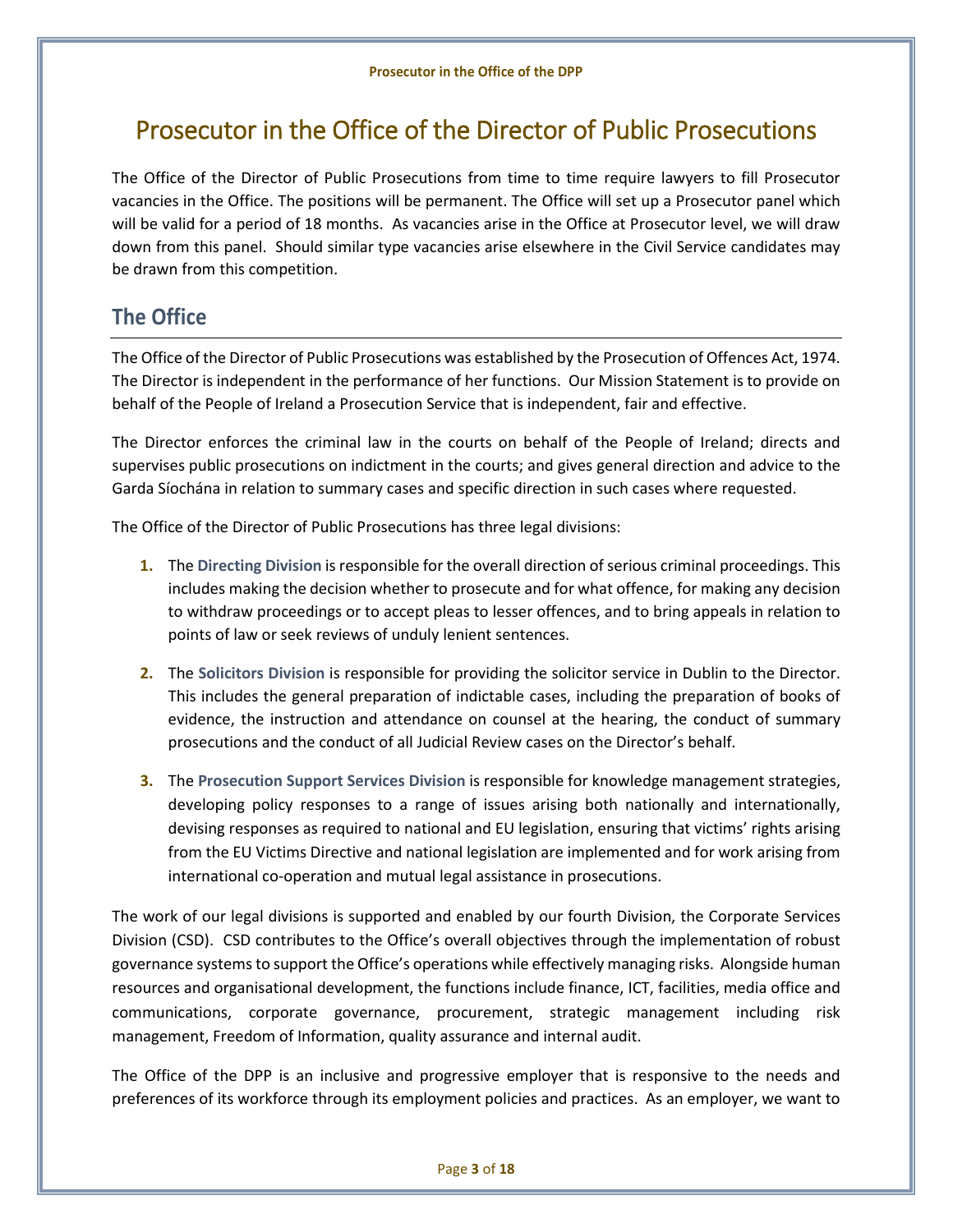attract and retain good people. This means taking care of our employees. A rewarding and challenging career is just one of a number of benefits you'll enjoy if you join our Office. We have many flexible and family friendly working policies including opportunities for some remote working with a focus on wellbeing.

We are a learning organisation with a strong commitment to continual professional development with a range of learning and knowledge sharing opportunities to enable this. Opportunities are provided to participate in cross divisional and external working groups in the Criminal Justice Sector.

## <span id="page-4-0"></span>**The Role**

While an appointment will be made initially to one of the legal divisions, to ensure that we develop our people and give them a rich and rewarding career, we have a Mobility Scheme. This provides the opportunity to move across Divisions. It allows for a broad range of experience to be developed and helps foster collaboration and collegiality.

In the Directing Division, Prosecutors manage a personal caseload. The work in the Directing Division is primarily focused on whether a prosecution should be initiated and if so what charges should be preferred. Prosecutors will also be responsible for the giving of instructions generally regarding the conduct of prosecutions as case progress through the case lifecycle.

In the Solicitors Division, Prosecutors manage a personal caseload and will be focused on providing a service to the Director in all prosecutions in the Dublin Metropolitan District, the Circuit, Central and Special Criminal Courts and Court of Appeal and on dealing with Judicial Review matters arising from prosecutions. From time to time, Prosecutors may be required to attend court outside of Dublin.

In the Prosecution Support Services Division, Prosecutors manage a personal case/ workload, the makeup of which will depend on which Unit in the Division they are assigned to. The Division incorporates the following three units, Victims Liaison, International and Prosecution Policy and Research.

A more detailed description of the work of each of the legal divisions and sections of the Office is available on our website,<https://www.dppireland.ie/about-us/our-organisation>

Prosecutors are expected to have a detailed knowledge and understanding of the criminal law, particularly the legal issues which impact on the discharge of the prosecutorial function. Prosecutors are responsible for the effective management of their own caseload and delivering quality work, applying high standards of accuracy, ethics and integrity.

*As the core business of the Office is the prosecution of crime, all Prosecutors employed by the Office will have some contact with prosecution files, which may contain material that some people will find distressing.*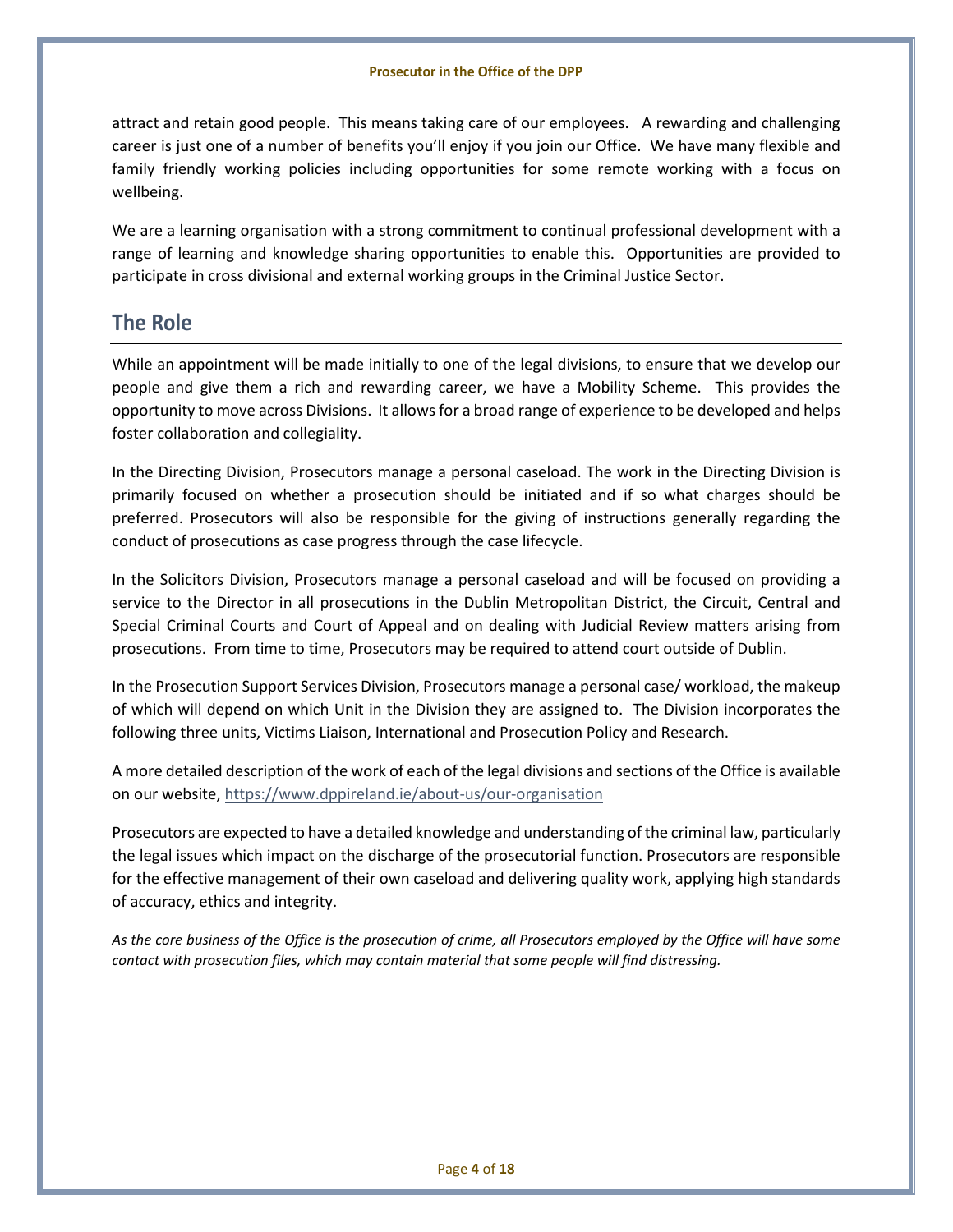## <span id="page-5-0"></span>**Essential Requirements**

Candidates must, on or before 13<sup>th</sup> May 2022 be enrolled as a Solicitor in the State or have been called to the Bar.

Candidates must also:

- **i)** Demonstrate a knowledge of the criminal law and of the criminal justice system in Ireland.
- **ii)** Demonstrate a history of delivering results effectively.
- **iii)** Demonstrate a high level of interpersonal and communication skills.
- **iv)** Demonstrate strong analytical and decision making skills

## <span id="page-5-1"></span>**Desirable but not essential**

- **i)** Previous experience at professional level, particularly in criminal law, and/or
- **ii)** Proficiency in Irish or other languages, is desirable but not essential.

Candidates should note that admission to the competition does not imply that they meet the eligibility criteria. Therefore, candidates should satisfy themselves that they meet the eligibility criteria for this competition.

Candidates must also demonstrate the key competencies for effective performance at this level which are detailed a[t Appendix 1.](#page-18-0)

## <span id="page-5-2"></span>**Eligibility to Compete and Certain Restrictions on Eligibility**

#### **Citizenship Requirements**

Eligible Candidates must be:

- **a)** A citizen of the European Economic Area. The EEA consists of the Member States of the European Union, Iceland, Liechtenstein and Norway; or
- **b)** A citizen of the United Kingdom (UK); or
- **c)** A citizen of Switzerland pursuant to the agreement between the EU and Switzerland on the free movement of persons; or
- **d)** A non-EEA citizen who is a spouse or child of an EEA or Swiss citizen and has a stamp 4 visa; or
- **e)** A person awarded international protection under the International Protection Act 2015 or any family member entitled to remain in the State as a result of family reunification and has a stamp 4 visa or
- **f)** A non-EEA citizen who is a parent of a dependent child who is a citizen of, and resident in, an EEA member state or Switzerland and has a stamp 4 visa

To qualify candidates must meet one of the citizenship criteria above by the date of any job offer.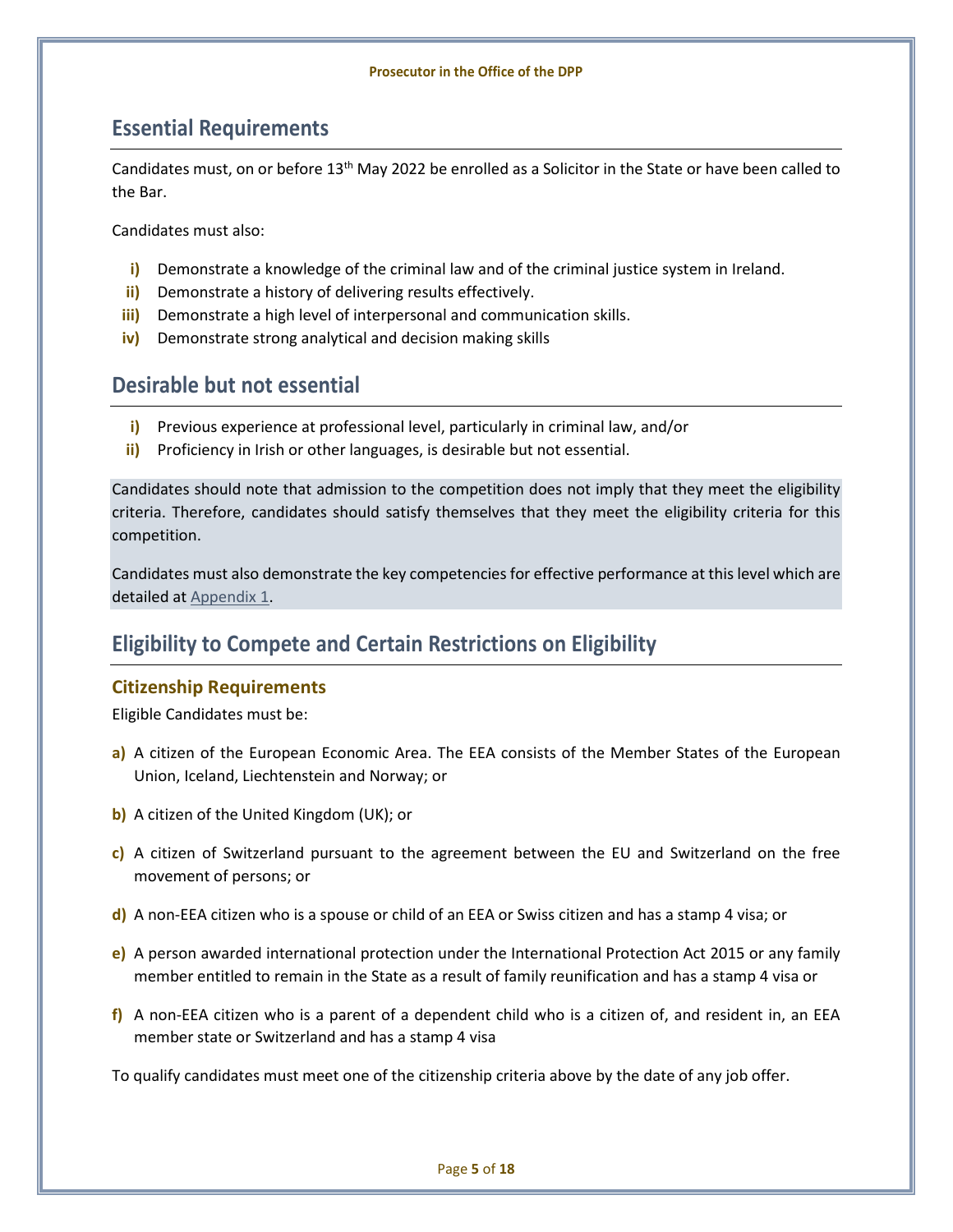#### **Collective Agreement: Redundancy Payments to Public Servants**

The Department of Public Expenditure and Reform letter dated 28th June 2012 to Personnel Officers introduced, with effect from 1st June 2012, a Collective Agreement which had been reached between the Department of Public Expenditure and Reform and the Public Services Committee of the ICTU in relation to ex-gratia Redundancy Payments to Public Servants. It is a condition of the Collective Agreement that persons availing of the agreement will not be eligible for re-employment in the Public Service by any Public Service body (as defined by the Financial Emergency Measures in the Public Interest Acts 2009 – 2011) for a period of 2 years from termination of the employment. Thereafter the consent of the Minister for Public Expenditure and Reform will be required prior to re-employment. People who availed of this scheme and who may be successful in this competition will have to prove their eligibility (expiry of period of noneligibility) and the Minister's consent will have to be secured prior to employment by any Public Service body.

#### **Incentivised Scheme for Early Retirement (ISER):**

It is a condition of the Incentivised Scheme for Early Retirement (ISER) as set out in Department of Finance Circular 12/09 that retirees, under that Scheme, are not eligible to apply for another position in the same employment or the same sector. Therefore, such retirees may not apply for this position.

#### **Department of Health and Children Circular (7/2010):**

The Department of Health Circular 7/2010 dated 1 November 2010 introduced a Targeted Voluntary Early Retirement (VER) Scheme and Voluntary Redundancy Schemes (VRS). It is a condition of the VER scheme that persons availing of the scheme will not be eligible for re-employment in the public health sector or in the wider Public Service or in a body wholly or mainly funded from public moneys. The same prohibition on re-employment applies under the VRS, except that the prohibition is for a period of 7 years, after which time any re-employment will require the approval of the Minister for Public Expenditure and Reform. People who availed of either of these schemes are not eligible to compete in this competition*.* 

### **Department of Environment, Community & Local Government (Circular Letter LG(P) 06/2013)**

The Department of Environment, Community & Local Government Circular Letter LG(P) 06/2013 introduced a Voluntary Redundancy Scheme for Local Authorities. In accordance with the terms of the *Collective Agreement: Redundancy Payments to Public Servants* dated 28 June 2012 as detailed above, it is a specific condition of that VER Scheme that persons will not be eligible for re-employment in any Public Service body [as defined by the Financial Emergency Measures in the Public Interest Acts 2009 – 2011 and the Public Service Pensions (Single Scheme and Other Provisions) Act 2012] for a period of 2 years from their date of departure under this Scheme. Thereafter, the consent of the Minister for Public Expenditure and Reform will be required prior to re-employment. These conditions also apply in the case of engagement/employment on a contract for service basis (either as a contractor or as an employee of a contractor).

#### **Declaration:**

Applicants will be required to declare whether they have previously availed of a Public Service scheme of incentivised early retirement. Applicants will also be required to declare any entitlements to a Public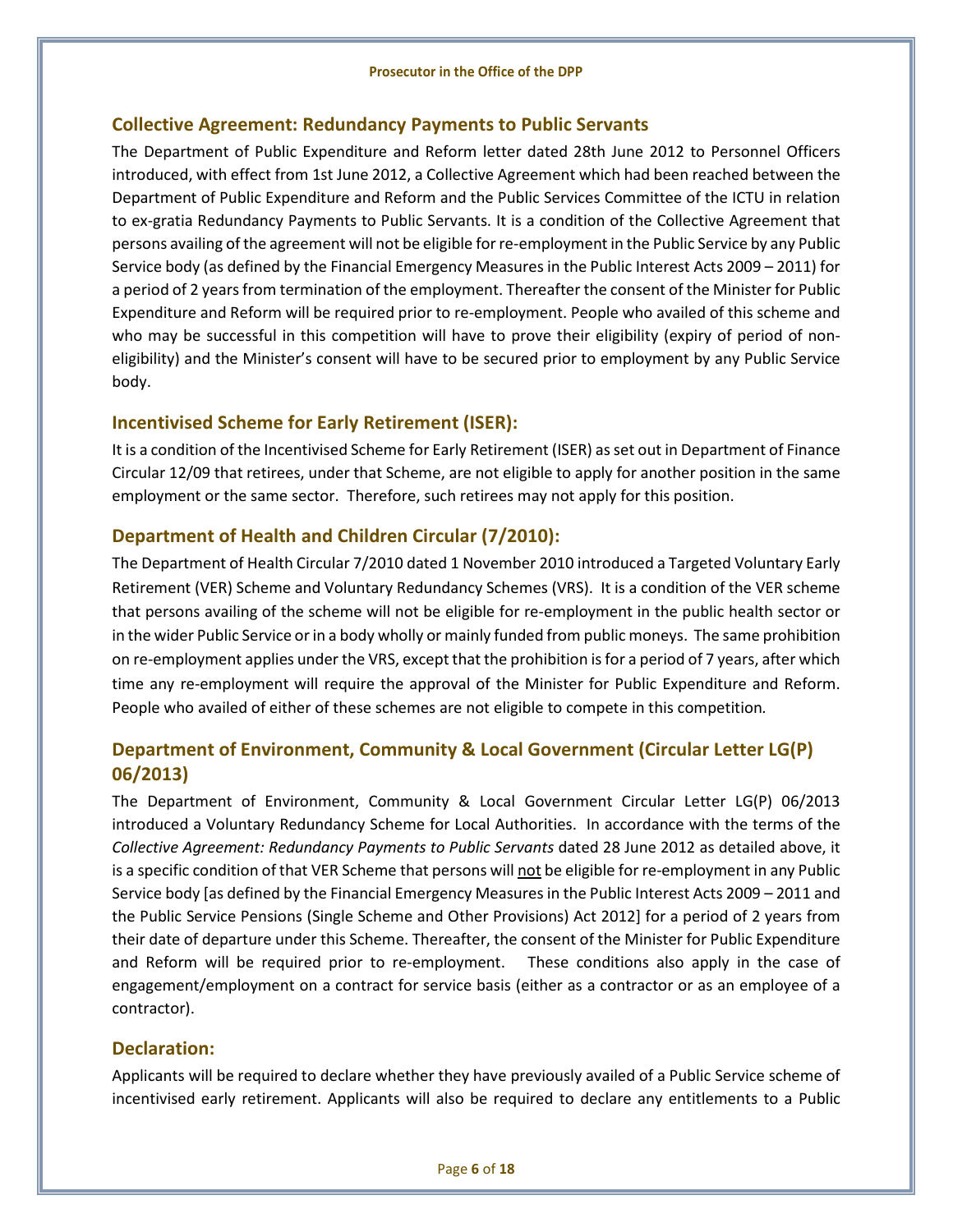Service pension benefit (in payment or preserved) from any other Public Service employment and/or where they have received a payment-in-lieu in respect of service in any Public Service employment.

## <span id="page-7-0"></span>**Principal Conditions of Service - Prosecutor**

#### **General**

The appointment is subject to the Civil Service Regulations Acts 1956 to 2005, the Public Service Management (Recruitment and Appointments) Act 2004 and any other Act for the time being in force relating to the Civil Service.

#### **Pay**

The salary for the position is as follows:

| PPC (Personal Pension Contribution) Pay Scale with effect from $1^{st}$ February 2022: |  |  |  |  |  |                                                                   |  |  |
|----------------------------------------------------------------------------------------|--|--|--|--|--|-------------------------------------------------------------------|--|--|
|                                                                                        |  |  |  |  |  | €34.209 €36.749 €37.477 €40.658 €44.728 €47.836 €50.931 €54.075   |  |  |
|                                                                                        |  |  |  |  |  | $£57.213$ €60.333 €70.399 €72.992 €75.620 €78.258 €80.891 €82.409 |  |  |
| €85,067 (LSI1) €87,734 (LSI2)                                                          |  |  |  |  |  |                                                                   |  |  |

The PPC rate applies when the individual is required to pay a Personal Pension Contribution (otherwise known as a main scheme contribution) in accordance with the rules of their main/personal superannuation scheme. This is different to a contribution in respect of membership of a Spouses' and Children's scheme or the Additional Superannuation Contributions (ASC). A different rate will apply where the appointee is a civil or public servant recruited before 6th April 1995 and who **is not required** to make a Personal Pension Contribution. Long service increments may be payable after 3(LSI1) and 6(LSI2) years satisfactory service at the maximum of the scale.

#### **IMPORTANT NOTE:**

While in the normal course, salary entry point will be at the minimum of the scale, different pay and conditions may apply subject to Government pay policy procedures. For the purposes of this competition, candidates may be offered appointment up to Point 7, i.e.  $\epsilon$ 50,931 at the discretion of the Director of Public Prosecutions who will take into account the post qualification experience of candidates.

Candidates should note that different terms and conditions may apply if, immediately prior to appointment, the appointee is a serving civil or public servant.

Subject to satisfactory performance increments may be payable in line will current Government Policy.

You will agree that any overpayment of salary, allowances, or expenses will be repaid by you in accordance with Circular 07/2018: Recovery of Salary, Allowances, and Expenses Overpayments made to Staff Members/Former Staff Members/Pensioners.

#### **Tenure and Probation**

The appointment may be to a permanent or temporary position on a probationary contract in the Civil Service.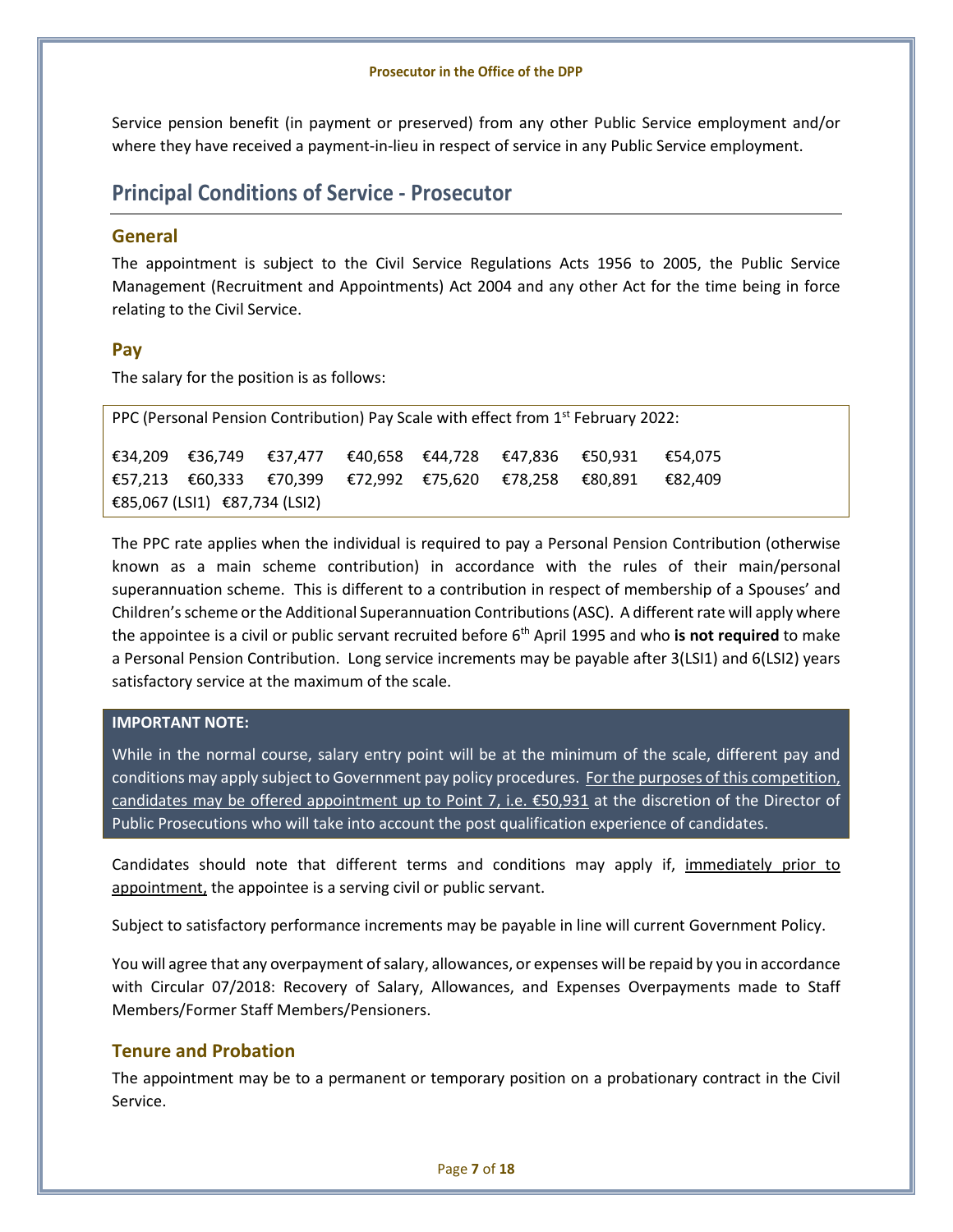#### **Prosecutor in the Office of the DPP**

The probationary contract for a permanent position will be for a period of one year from the date specified on the contract. The contract for a temporary position will be for a period specified in the contract.

Notwithstanding this paragraph and the paragraph immediately following below, this will not preclude an extension of the probationary contract in appropriate circumstances.

A panel will be formed following this this competition from which any Prosecutor vacancies occurring within a period of 18 months from the formation of the panel may be filled. Candidates who have already been offered a post from this competition will not be considered for future vacancies. From time to time, we may require Prosecutors for a fixed term contract (FTC). If this occurs, the Office may offer such roles to candidates on this panel. Candidates offered a FTC post from this campaign will remain under consideration for any future permanent posts.

During the period of your probationary contract, your performance will be subject to review by your supervisor(s) to determine whether you:

- **i)** Have performed in a satisfactory manner;
- **ii)** Have been satisfactory in general conduct; and
- **iii)** Are suitable from the point of view of health with particular regard to sick leave.

Prior to the completion of the probationary contract a decision will be made as to whether or not you will be retained pursuant to Section 5A(2) Civil Service Regulation Acts 1956 – 2005. This decision will be based on your performance assessed against the criteria set out in (i) to (iii) above. The detail of the probationary process will be explained to you by the Office of the Director of Public Prosecutions and you will be given a copy of the Department of Public Expenditure and Reform's Guidelines on Probation.

Notwithstanding the preceding paragraphs in this section, the probationary contract may be terminated at any time prior to the expiry of the term of the contract by either side in accordance with the Minimum Notice and Terms of Employment Acts, 1973 to 2005.

In certain circumstances your contract may be extended and your probation period suspended. The extension must be agreed by both parties.

- The probationary period stands suspended when an employee is absent due to Maternity or Adoptive Leave
- In relation to an employee absent on Parental Leave or Carers Leave, the employee may require probation to be suspended if the absence is not considered to be consistent with the continuation of the probation
- Probation may be suspended in cases such as absence due to a non-recurring illness

The employee may, in these circumstances, make an application to the employer for an extension to the contract period.

If an appointee who fails to satisfy the conditions of probation has been a serving civil servant immediately prior to their appointment from this competition, the issue of reversion will normally arise. In the event of reversion, an officer will return to a vacancy in their former grade in their former Department.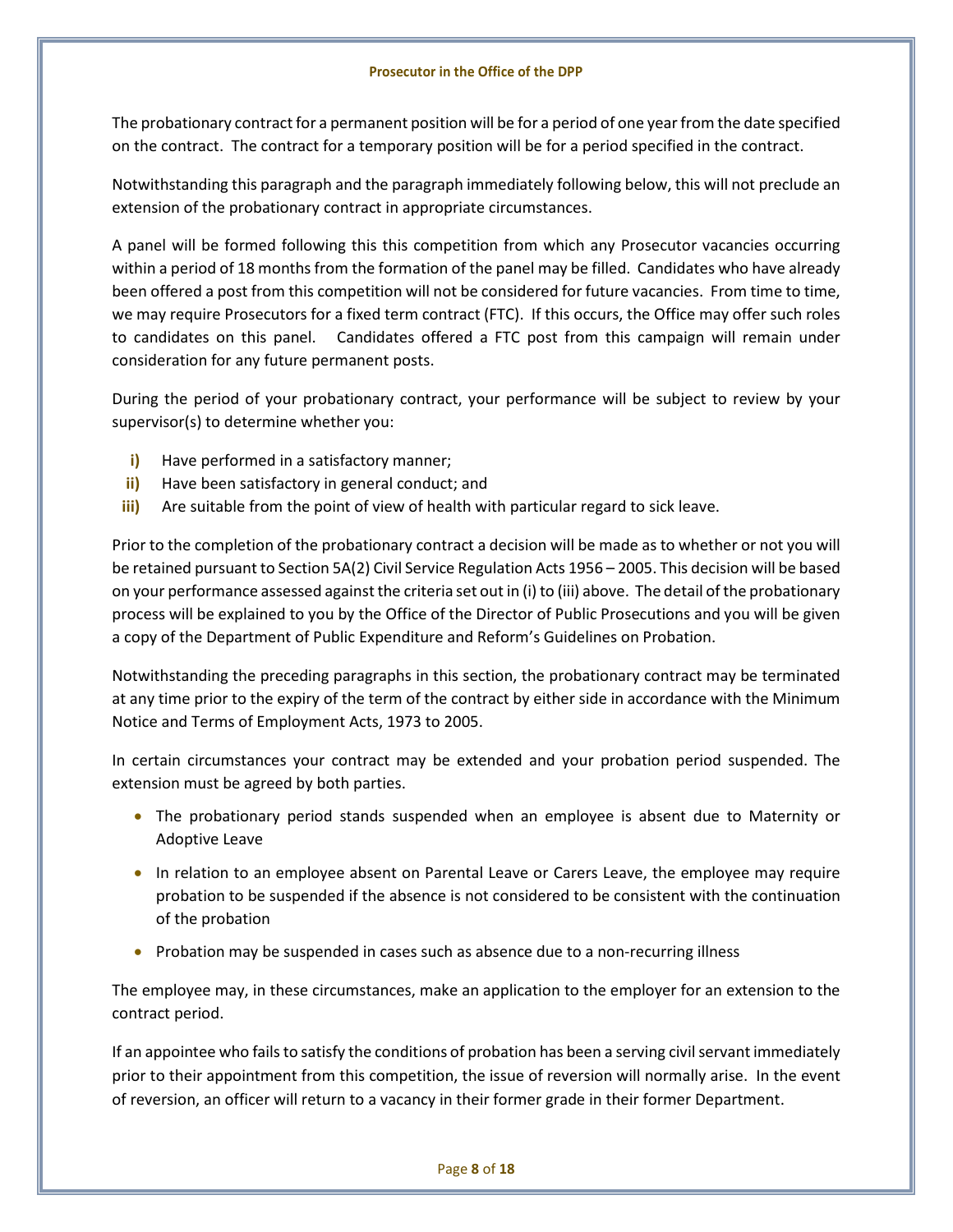#### **Unfair Dismissals Acts 1977-2005**

The Unfair Dismissals Acts 1977-2005 will not apply to the termination of the employment by reason only of the expiry of the fixed term contract without it being renewed.

#### **Duties**

The officer will be required to perform any duties appropriate to the position which may be assigned from time to time. The officer may not engage in private practice or be connected with any outside business which would interfere with the performance of official duties or conflict in any way with the position to which the candidate is appointed.

#### **Location**

The Office is in Dublin. There may be a requirement to attend court or official business in locations outside of Dublin. When absent from home and headquarters on official duty, appropriate travelling expenses and subsistence allowances will paid in line with civil service regulations.

#### **Hours of attendance**

Hours of attendance will be fixed from time to time but will amount to not less than 43 hours and 15 minutes gross per week. The successful candidate will be required to work such additional hours from time to time as may be reasonable and necessary for the proper performance of his/her duties subject to the limits set down in the working time regulations. The rate of remuneration payable covers any extra attendance liability that may arise from time to time.

#### **Annual Leave**

The annual leave allowance will be 25 working days, rising to 29 days after 5 years' service and to 30 days after 10 years' service. This allowance, which is subject to the usual conditions regarding the granting of annual leave, is on the basis of a five-day week and is exclusive of the usual public holidays.

#### **Sick Leave**

Pay during properly certified sick absence, provided there is no evidence of permanent disability for service, will apply on a pro-rata basis, in accordance with the Public Service Management (Sick Leave) Regulations (SI 124 of 2014), the Public Service Management (Sick Leave) (Amendment) Regulations 2015 (SI 384 of 2015) and any relevant circular.

Officers who will be paying Class A rate of PRSI will be required to sign a mandate authorising the Department of Social Protection to pay any benefits due under the Social Welfare Acts directly to the Office of the Director of Public Prosecutions. Payment during illness will be subject to the officer making the necessary claims for social insurance benefit to the Department of Social Protection within the required time limits.

#### **Superannuation and Retirement**

The successful candidate will be offered the appropriate superannuation terms and conditions as prevailing in the Civil Service at the time of being offered an appointment. In general, an appointee who has never worked in the Public Service will be offered appointment based on membership of the Single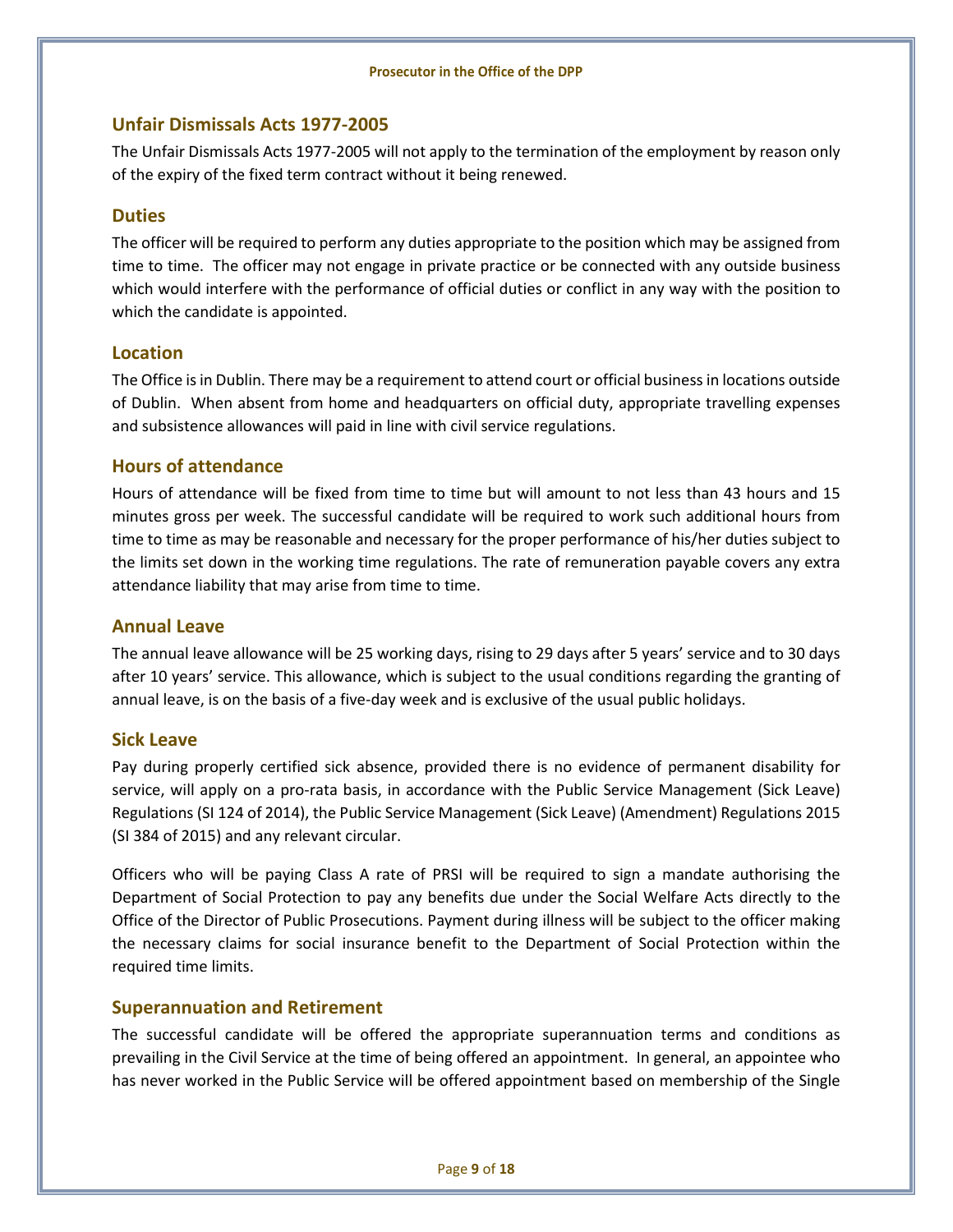Public Service Pension Scheme ("Single Scheme"). Full details of the Scheme are at [www.singlepensionscheme.gov.ie](http://www.singlepensionscheme.gov.ie/)

Where the appointee has worked in a pensionable (non-Single Scheme terms) public service job in the 26 weeks prior to appointment or is currently on a career break or special leave with/without pay different terms may apply. The pension entitlement of such appointees will be established in the context of their public service employment history.

Key provisions attaching to membership of the Single Scheme are as follows:

- Pensionable Age: The minimum age at which pension is payable is the same as the age of eligibility for the State Pension, currently 66.
- Retirement Age: Scheme members must retire on reaching the age of 70.
- Career average earnings are used to calculate benefits (a pension and lump sum amount accrue each year and are up-rated each year by reference to CPI).
- Post retirement pension increases are linked to CPI

#### **Pension Abatement**

If the appointee has previously been employed in the Civil or Public Service and is in receipt of a pension from the Civil or Public Service or where a Civil/Public Service pension comes into payment during his/her re-employment that pension **will be subject to abatement** in accordance with Section 52 of the Public Service Pensions (Single Scheme and Other Provisions) Act 2012. **Please note: In applying for this position you are acknowledging that you understand that the abatement provisions, where relevant, will apply. It is not envisaged that the employing Department/Office will support an application for an abatement waiver in respect of appointments to this position.**

- However, if the appointee was previously employed in the Civil or Public Service and awarded a pension under voluntary early retirement arrangements (other than the Incentivised Scheme of Early Retirement (ISER), the Department of Health Circular 7/2010 VER/VRS or the Department of Environment, Community & Local Government Circular letter LG(P) 06/2013, any of which renders a person ineligible for the competition)the entitlement to that pension will cease with effect from the date of reappointment. Special arrangements may, however be made for the reckoning of previous service given by the appointee for the purpose of any future superannuation award for which the appointee may be eligible.
- **Department of Education and Skills Early Retirement Scheme for Teachers Circular 102/2007**

The Department of Education and Skills introduced an Early Retirement Scheme for Teachers. It is a condition of the Early Retirement Scheme that with the exception of the situations set out in paragraphs 10.2 and 10.3 of the relevant circular documentation, and with those exceptions only, if a teacher accepts early retirement under Strands 1, 2 or 3 of this scheme and is subsequently employed in any capacity in any area of the public sector, payment of pension to that person under the scheme will immediately cease. Pension payments will, however, be resumed on the ceasing of such employment or on the person's 60th birthday, whichever is the later, but on resumption, the pension will be based on the person's actual reckonable service as a teacher (i.e.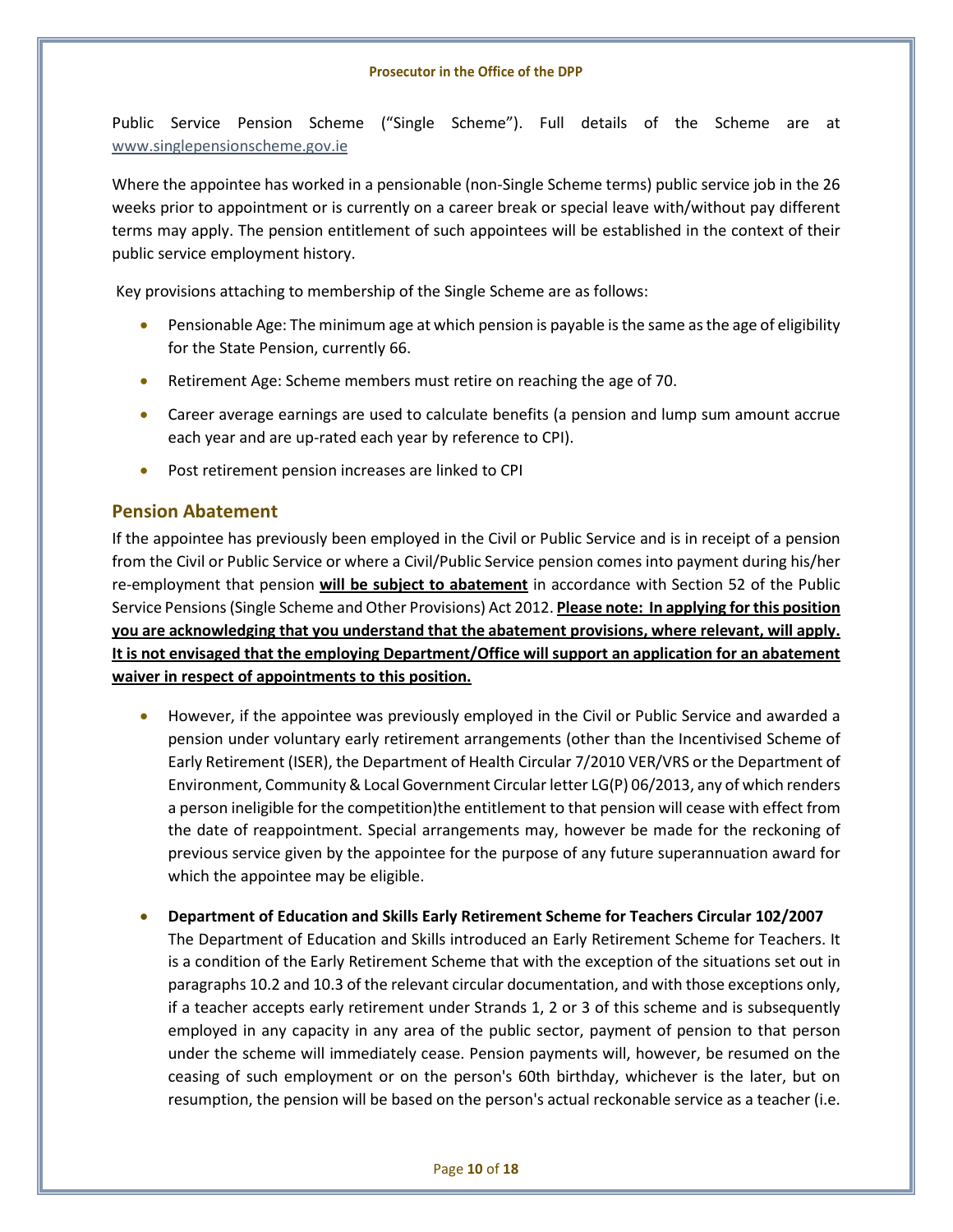#### **Prosecutor in the Office of the DPP**

the added years previously granted will not be taken into account in the calculation of the pension payment).

#### • **Ill-Health-Retirement**

Please note any person who previously retired on ill health grounds under the terms of a superannuation scheme are required to declare, at the initial application phase, that they are in receipt of such a pension to the organisation administering the recruitment competition.

Applicants will be required to attend the CMO's office to assess their ability to provide regular and effective service taking account of the condition which qualified them for IHR.

#### **Appointment post Ill-health retirement from Civil Service**

If successful in their application through the competition, the applicant should to be aware of the following:

- 1. If deemed fit to provide regular and effective service and assigned to a post, their civil service illhealth pension ceases.
- 2. If the applicant subsequently fails to complete probation or decides to leave their assigned post, there can be no reversion to the civil service IHR status, nor reinstatement of the civil service IHR pension, that existed prior to the application nor is there an entitlement to same.
- 3. The applicant will become a member of the Single Public Service Pension Scheme (SPSPS) upon appointment if they have had a break in pensionable public/civil service of more than 26 weeks.

Please note more detailed information in relation to pension implications for those in receipt of a civil or public service ill-health pension is available [via this link](https://hr.per.gov.ie/wp-content/uploads/2020/06/Ill-Health-Retirement-linked-document.pdf) or upon request to the Office of the Director of Public Prosecutions.

#### **Pension Accrual**

A 40-year limit on total service that can be counted towards pension where a person has been a member of more than one pre-existing public service pension scheme (i.e. non-Single Scheme) as per the 2012 Act shall apply. This 40-year limit is provided for in the Public Service Pensions (Single Scheme and Other Provisions) Act 2012. This may have implications for any appointee who has acquired pension rights in a previous public service employment.

#### **Additional Superannuation Contribution**

This appointment is subject to the Additional Superannuation Contribution (ASC) in accordance with the Public Service Pay and Pensions Act 2017. **Note;** ASC deductions are in addition to any pension contributions (main scheme and spouses' and children's contributions) required under the rules of your pension scheme.

For further information in relation to the Single Public Service Pension Scheme please see the following website[: www.singlepensionscheme.gov.ie](http://www.singlepensionscheme.gov.ie/)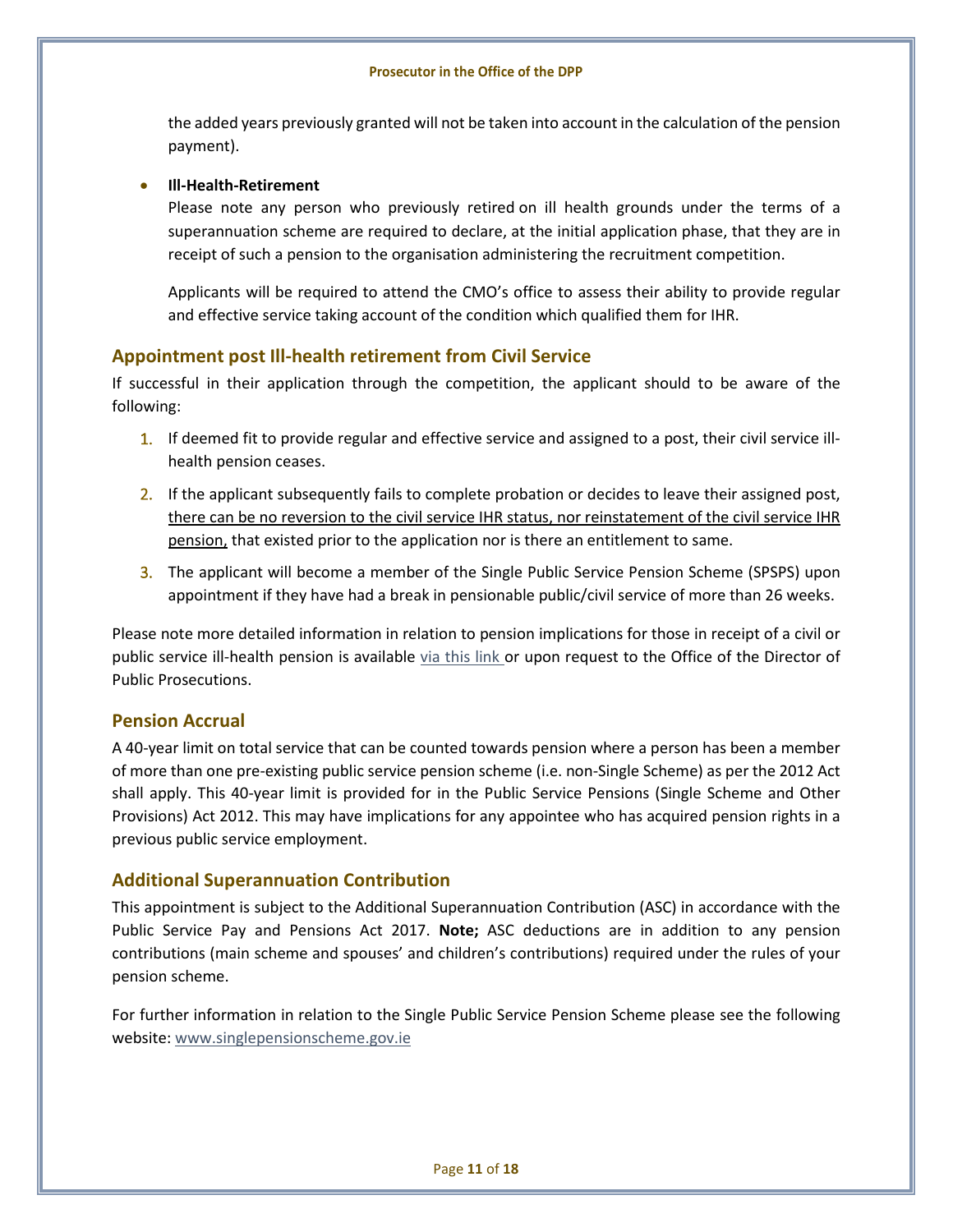#### **Secrecy, Confidentiality and Standards of Behaviour: Official Secrecy and Integrity:**

During the term of the probationary contract, an officer will be subject to the Provisions of the Official Secrets Act, 1963, as amended by the Freedom of Information Acts 2014. The officer will agree not to disclose to unauthorised third parties any confidential information either during or subsequent to the period of employment.

#### **Civil Service Code of Standards and Behaviour:**

The appointee will be subject to the Civil Service Code of Standards and Behaviour.

#### **Ethics in Public Office Acts:**

The Ethics in Public Office Acts will apply, where appropriate, to this appointment.

#### **Prior approval of publications:**

An officer will agree not to publish material related to his or her official duties without prior approval by the Chairperson of the Authority or by another appropriate authorised officer.

#### **Political Activity:**

During the term of employment, the officer will be subject to the rules governing public servants and politics.

#### **Please note:**

As an Employer of Choice the Civil Service has many flexible and family friendly working policies including some opportunities for remote working. Please note, successful candidates may request flexible working opportunities, however, this is at the discretion of the employer and decided in line with the business needs of the organisation, and on a case by case basis.

**The above represents the principal conditions of service and is not intended to be the comprehensive list of all terms and conditions of employment which will be set out in the employment contract to be agreed with the successful candidate.**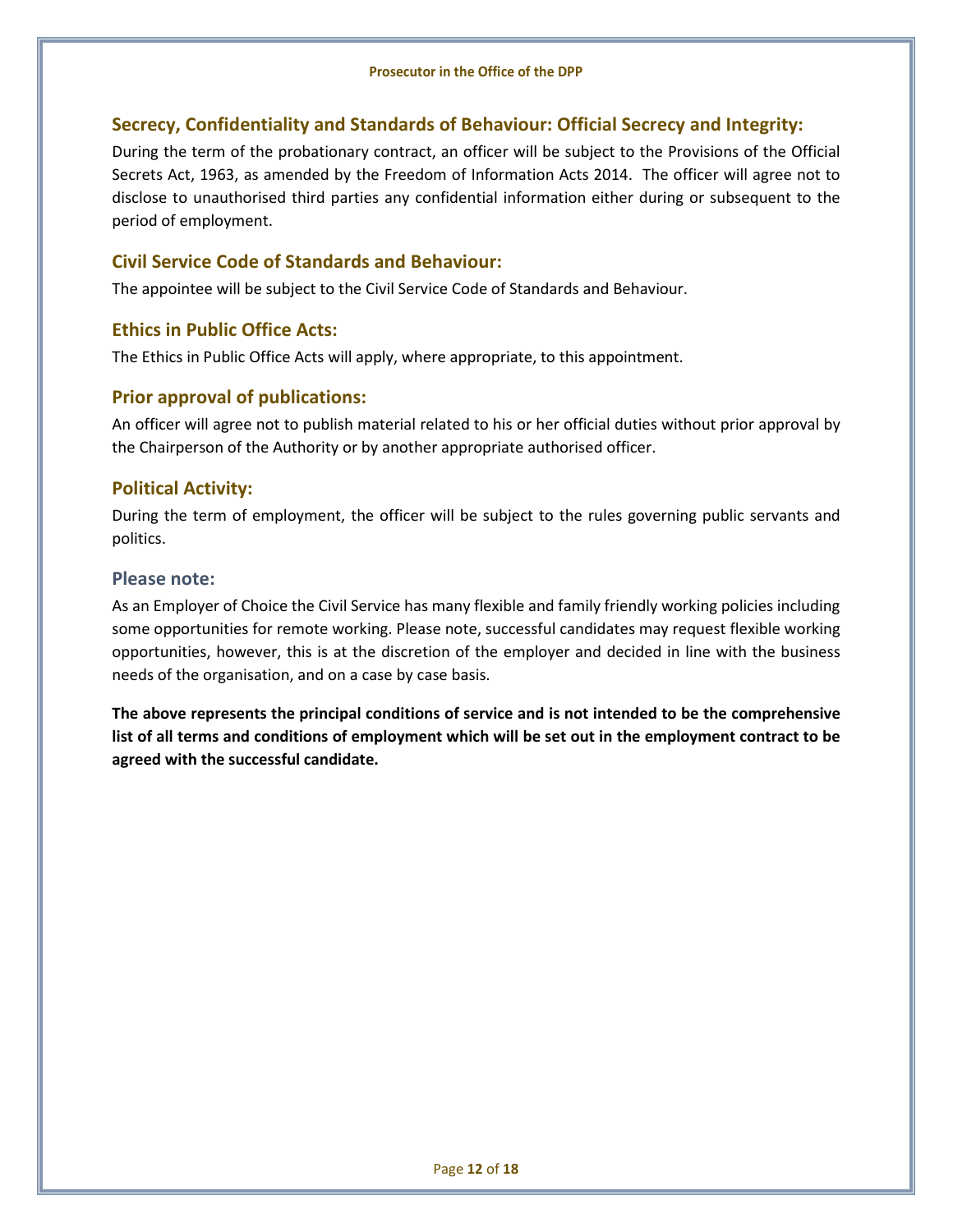## <span id="page-13-0"></span>**APPLICATION AND SELECTION PROCESS**

#### **How to Apply**

Applications should be made by e-mail to [Recruitment@dppireland.ie](mailto:Recruitment@dppireland.ie) 

All sections of the form must be fully completed. Failure to complete the application as set out in this section could render the application void.

Applications will not be accepted after the closing date.

#### **Closing Date**

Your application must be submitted by e-mail not later than **3:30 pm, Friday 13 May 2022**. If you do not receive an acknowledgement of receipt of your application within 24 hours of applying, please contact: Yvonne Corrigan (087) 227 5029 or Pamela O'Connor (087) 333 2209 or [Recruitment@dppireland.ie](mailto:Recruitment@dppireland.ie)

The onus is on each applicant to ensure that she/he is in receipt of all communication from the Office of the Director of Public Prosecutions.

The Office of the Director of Public Prosecutions accepts no responsibility for communication not accessed or received by an applicant

It is the candidate's responsibility to make sure that the contact details specified on the application form are accurate.

## <span id="page-13-1"></span>**Selection Process**

Applicants should carefully consider the information provided in this Candidate Information Booklet relating to the role. It is in each applicant's interest to ensure that his/her application form provides a detailed and accurate account of experience, competencies, achievements and qualifications.

The information provided in this application form will be considered during the different stages of the selection process as follows:

#### **Determination of Eligibility**

Applications will be checked to determine if the eligibility requirements set out in the Candidate Information Booklet have been met.

#### **Shortlisting**

An appropriate number of candidates will be called to interview, having regard to the required size of the panel in the context of the expected number of positions to be filled over the duration of the panel. A Shortlisting Board, comprising members from the Office of the Director of Public Prosecutions and an external member, will be appointed to shortlist the candidates to be invited to be interviewed.

In deciding whether to shortlist candidates, the Shortlisting Board will examine a candidate's application form and assess this material against the requirements for the role as set out in the Information Booklet, and identify which candidates have best demonstrated that they have met the requirements for the role.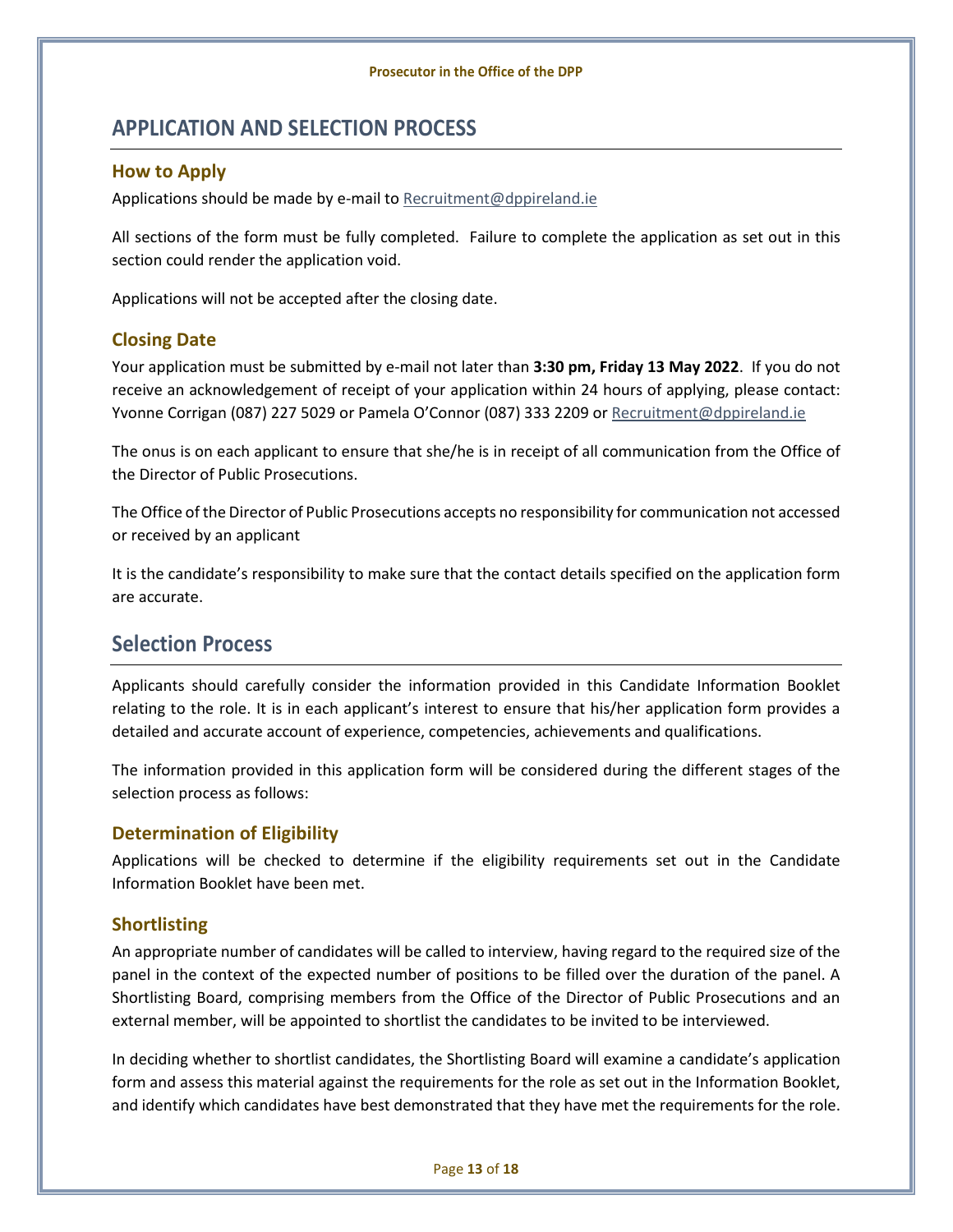In order to be shortlisted, it will be expected that there is good evidence to demonstrate how the candidate meets the Essential Requirement and the Desirable Requirements set out at page 4 of this Information Booklet and the Competencies which are the as set out at Appendix 1 of this Information Booklet.

#### **Interview**

An Interview Board, comprising members from the Office of the Director of Public Prosecutions and an external member, will be appointed. At interview, the Interview Board may question candidates about their knowledge and experience relevant to any of the competencies or essential or desirable requirements as set out in the Information Booklet and about any information provided in their application.

Membership of the selection boards may be different at the various stages of the selection process.

Due to the COVID-19 pandemic, interviews for this competition will be conducted using video conferencing software and will last 40 minutes approximately.

Candidates should make themselves available on the date(s) specified by the Office of the Director of Public Prosecutions.

#### **Candidates with Disabilities**

Candidates with a disability that would like to avail of reasonable accommodations are asked to submit a psychologists/medical report. The purpose of the report is to provide the Office of the Director of Public Prosecutions with information to enable them to provide the reasonable accommodations, where appropriate.

#### **Marking Scheme**

The marks shown in the Information Booklet will be awarded taking into account the contents of the application form and the interview.

All applicants will be assessed under the four headings shown in the table below. When awarding marks, the selection board will have regard to the contents of the application form and to answers at interview.

| <b>Marking Scheme</b>                                          | <b>Mark</b> |
|----------------------------------------------------------------|-------------|
| Criminal Legal Knowledge, Expertise and Self Development<br>1. | 100         |
| Analysis and Decision Making Skills<br>2.                      | 100         |
| 3.<br>History of Delivering Results Effectively                | 100         |
| Interpersonal and Communication Skills<br>4.                   | 100         |
| <b>TOTAL</b>                                                   | 400         |

**The application form highlights word limits at Section 3 - Requirements for the Position (300 words per table). Should an application exceed the word limit it may be deemed ineligible for consideration.**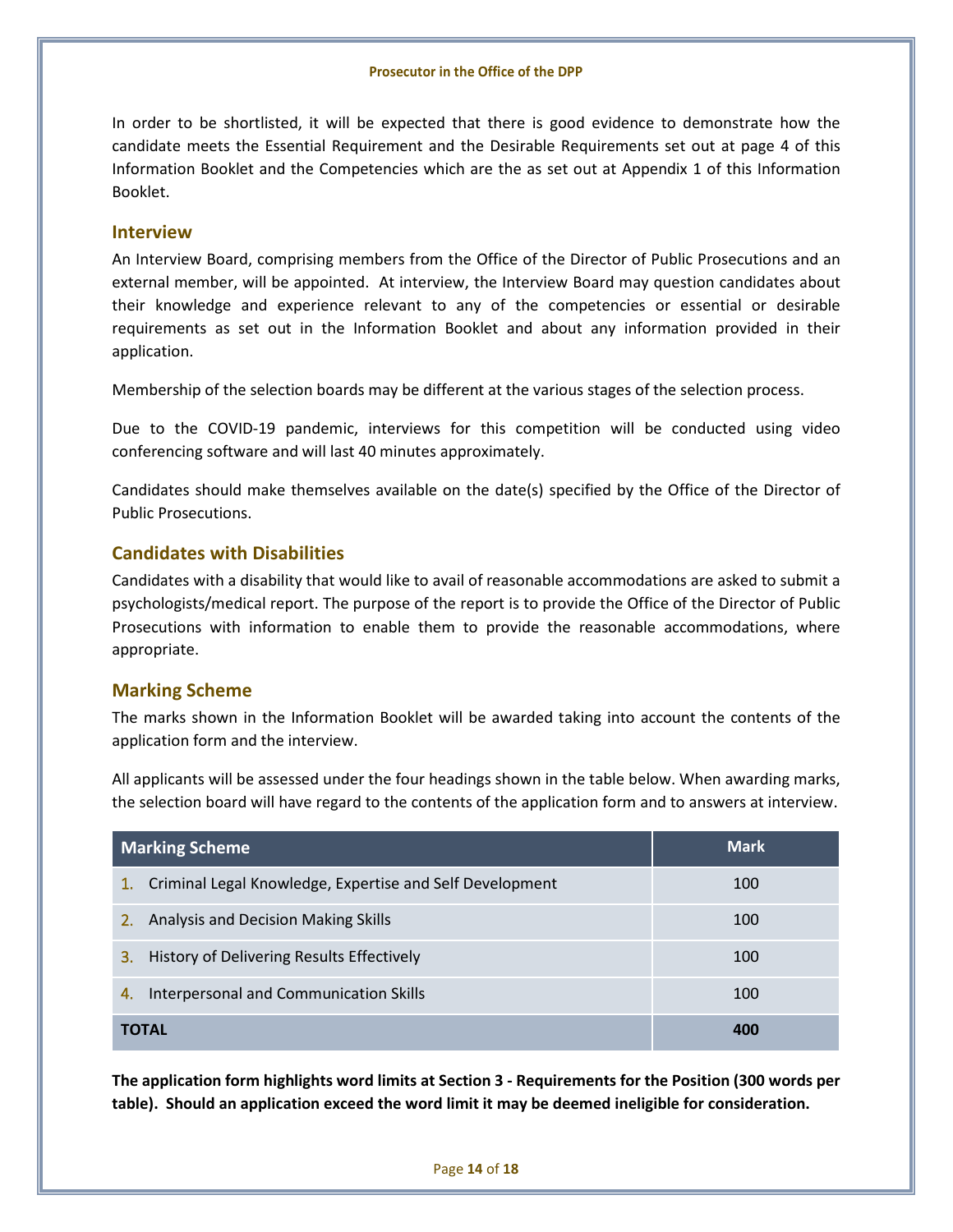In order to qualify, candidates must receive at least half of the marks available in each of the headings referred to above.

Candidates can draw on relevant work experience and/or experiences gained outside their work experience to demonstrate their ability or potential.

#### **Confidentiality**

Subject to the provisions of the Freedom of Information Act, 1997 and 2003 applications will be treated in strict confidence.

#### **Security Clearance**

Should you come under consideration for appointment, you will be required to complete and return a Garda eVetting form. This form will be forwarded to An Garda Síochána for security checks on all Irish and Northern Irish addresses at which you resided. In the case that your application for the competition be unsuccessful, this form will be destroyed and no record will be kept by the Office.

If you have resided in countries outside of the Republic of Ireland for a period of 6 months or more, it is mandatory for you to furnish a Police Clearance Certificate from those countries stating that you have no convictions recorded against you while residing there. A separate Police Clearance Certificate for each country you have resided in is required. Clearance must be dated after the date you left the country. It is your responsibility to seek any security clearances for other jurisdictions (if applicable) in a timely fashion as they can take some time. You cannot be appointed without this information being provided and being in order.

Candidates should be aware that any information obtained in the Garda Vetting process can be made available to the employing authority.

#### **References**

It would be useful if you would begin to consider names of people who would be suitable referees, including your current employer and that we might consult (3 names and contact details). The referees should be able to provide relatively recent information on your performance and behaviour in a work context. You may wish to select referees that can provide such information from different perspectives or in different work contexts. Please be assured that we will only contact referees immediately before offering you appointment, should you come under consideration for appointment.

#### **Other important information**

The Office of the Director of Public Prosecutions will not be responsible for refunding any expenses incurred by candidates.

The admission of a person to a competition, or invitation to attend an interview, is not to be taken as implying that the Office of the Director of Public Prosecutions is satisfied that such person fulfils the requirements of the competition or is not disqualified by law from holding the position and does not carry a guarantee that your application will receive further consideration. It is important, therefore, for you to note that the onus is on you to ensure that you meet the eligibility requirements for the competition before attending for interview.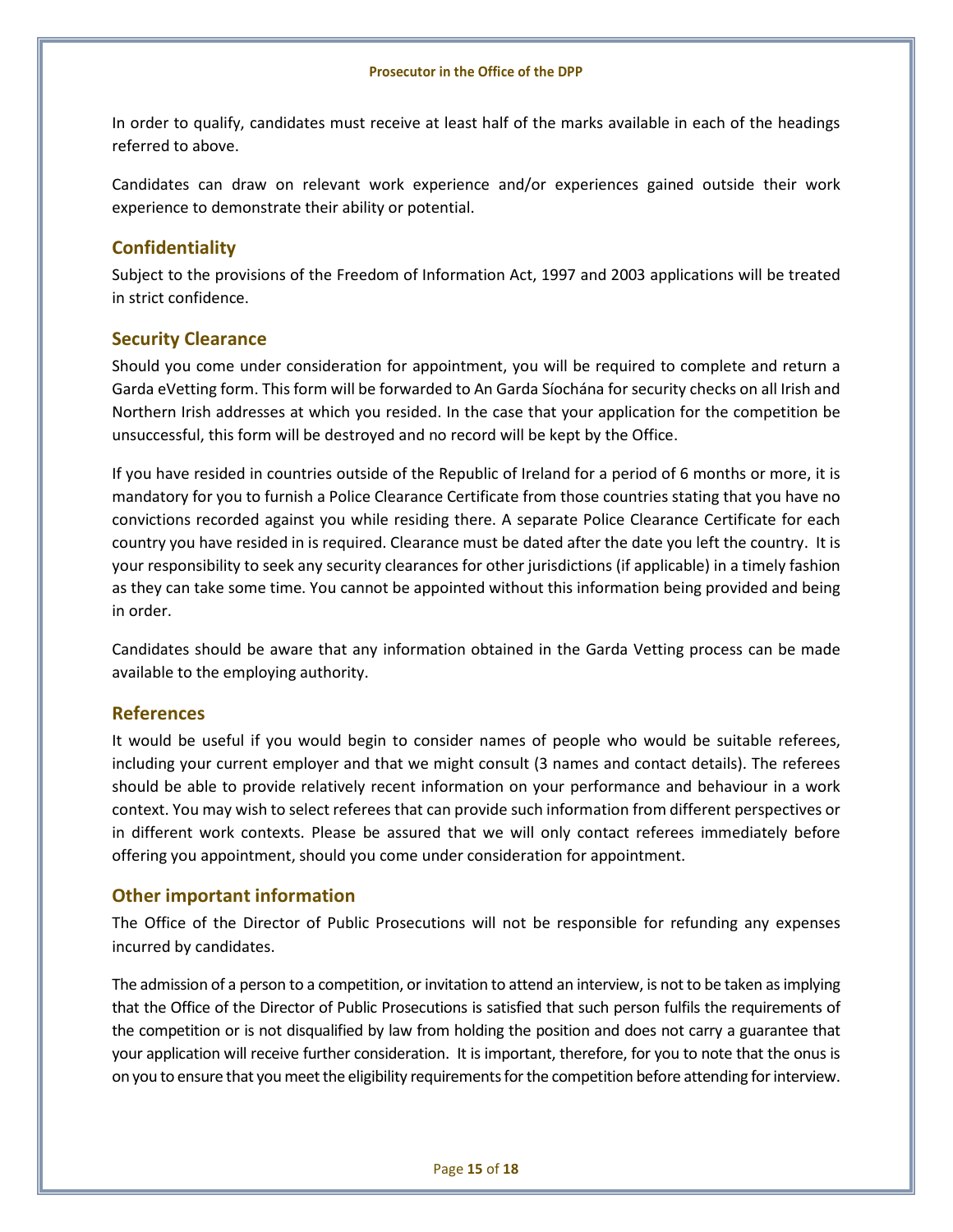Prior to appointment of a candidate as a Prosecutor, the Office of the Director of Public Prosecutions will make all such enquiries that are deemed necessary to determine the suitability of that candidate. Until all stages of the recruitment process including security clearance have been fully completed a final determination cannot be made nor can it be deemed or inferred that such a determination has been made.

Should the person recommended for appointment decline, or having accepted it, relinquish it or if an additional vacancy arises the Board may, at its discretion, select and recommend another person for appointment on the results of this selection process.

## <span id="page-16-0"></span>**Candidates' Rights - Review Procedures in relation to the Selection Process**

The Office of the Director of Public Prosecutions will consider requests for review in accordance with the provisions of the codes of practice published by the CPSA. The Codes of Practice are available on the website of the Commission for Public Service Appointments htt[p://www.cpsa.ie/](http://www.cpsa.ie/) 

Where a candidate is unhappy with an action or decision in relation to an application, s/he can seek a review under Section 7 of the code of practice: -

- The candidate must address his/her concerns in relation to the process in writing, setting out the basis for the complaint being made, to the Personnel Officer, The Office of the Director of Public Prosecutions, in the first instance. A complaint or request for review must be made within 10 working days of the notification of the initial decision or within 5 working days of the outcome of the informal review stage, if availed of.
- However, where the decision being conveyed relates to an interim stage of a selection process, a request for review must be received within 4 working days of the date of receipt of the decision or within 2 working days of receipt of a decision under the informal process; candidates electing to use the informal process at the interim stage must do so within 2 working days of communication of the decision to them.
- In communicating the outcome to the candidate, which will be done by means of written report, the initial reviewer should indicate that he/she may seek further review by referring the matter to the Decision Arbitrator and that a request to do so must be made with 7 working days of receipt of the outcome of the initial review**.**

Where a candidate believes that an aspect of the process breached the CPSA's code of practice, s/he can have it investigated under Section 8 of the code by the CPSA.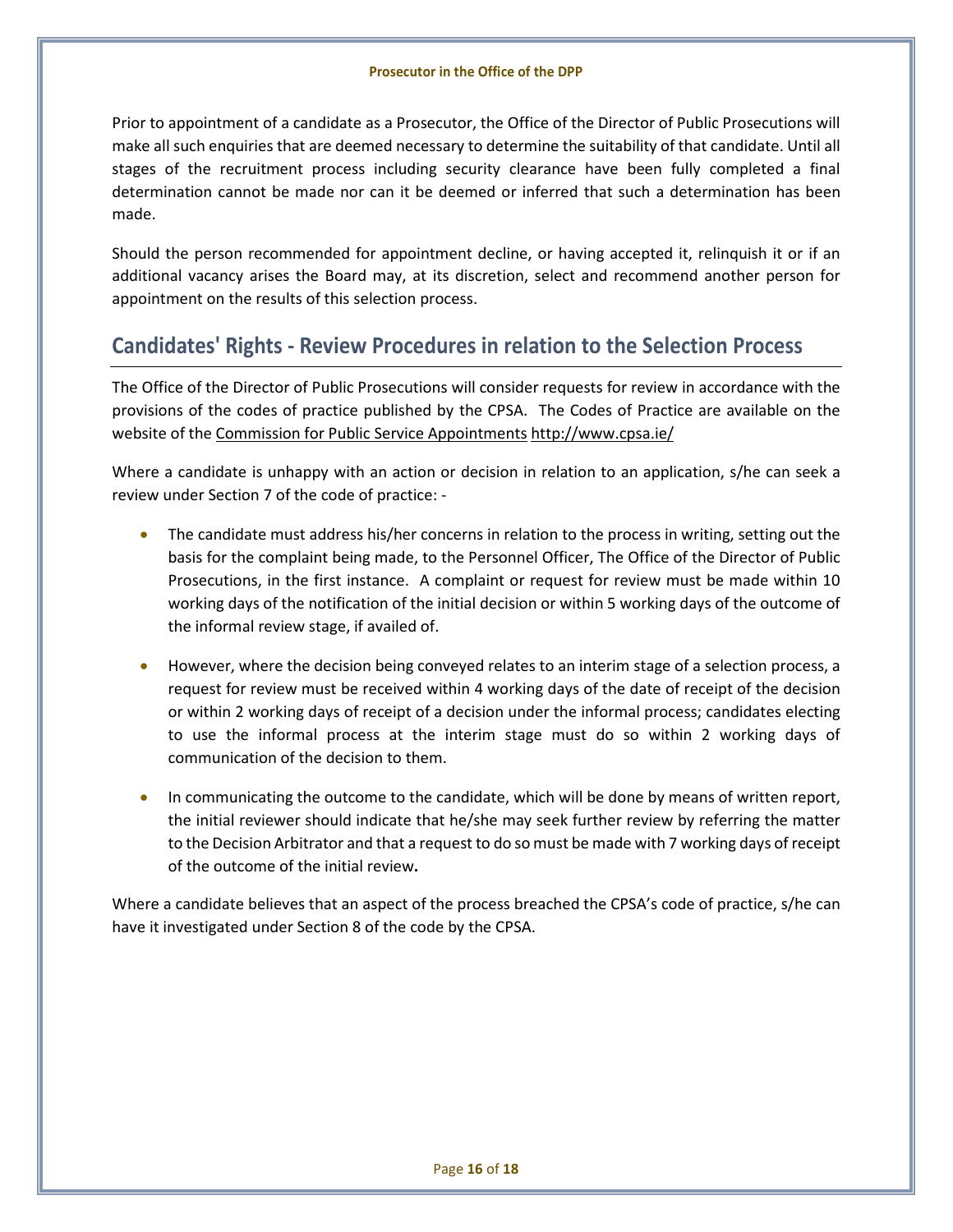# <span id="page-17-0"></span>**Candidates' Obligations**

Candidates should note that canvassing will disqualify and will result in their exclusion from the process.

#### **Candidates must not:**

- knowingly or recklessly provide false information
- canvass any person with or without inducements
- interfere with or compromise the process in any way

A third party must not personate a candidate at any stage of the process.

Any person who contravenes the above provisions or who assists another person in contravening the above provisions is guilty of an offence. A person who is found guilty of an offence is liable to a fine/or imprisonment.

In addition, where a person found guilty of an offence was or is a candidate at a recruitment process, then:

- where he/she has not been appointed to a post, he/she will be disqualified as a candidate; and
- where he/she has been appointed subsequently to the recruitment process in question, he/she shall forfeit that appointment.

#### **Deeming of candidature to be withdrawn**

Candidates who do not attend for interview or other test when and where required by the Office of the Director of Public Prosecutions, or who do not, when requested, furnish such evidence as the Office of Public Prosecutions requires in regard to any matter relevant to their candidature, will have no further claim to consideration.

#### **Feedback**

Feedback will be provided on written request.

## <span id="page-17-1"></span>**Data Protection Acts**

When your application form is received, we create a record in your name, which contains much of the personal information you have supplied. This personal record is used solely in processing your candidature. Such information held is subject to the rights and obligations set out in the Data Protection Acts. To make a request under the Data Protection Acts, please submit your request in writing to: **The Data Protection Co-Ordinator, The Office of the Director of Public Prosecutions, Infirmary Road, Dublin 7**, ensuring that you describe the records you seek in the greatest possible detail to enable us to identify the relevant record.